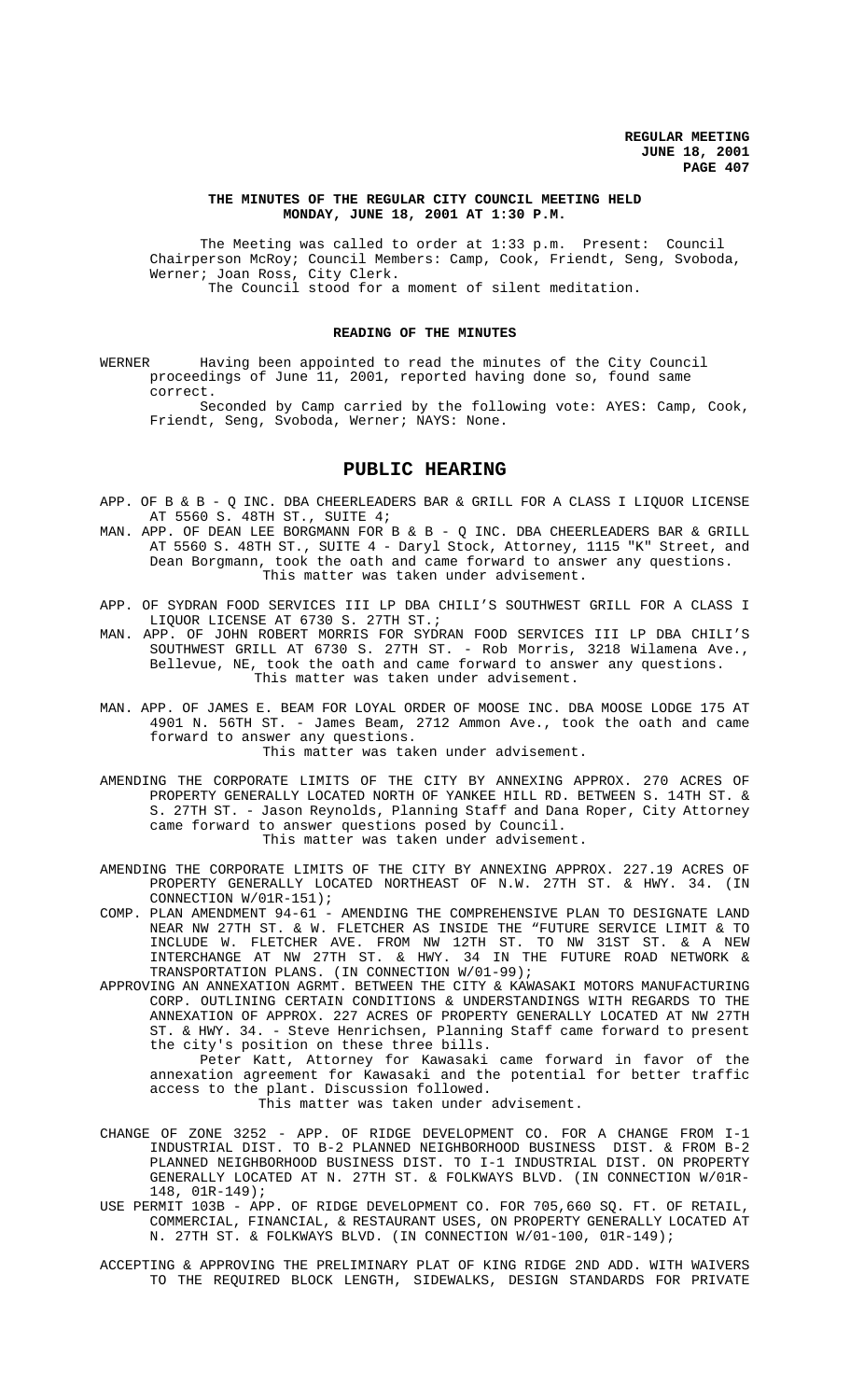ROADWAYS, & A REDUCTION IN THE FRONT YARD SETBACK ON PROPERTY GENERALLY LOCATED AT N. 27TH ST. & FOLKWAYS BLVD. (IN CONNECTION W/01-100, 01R-148) - DaNay Kalkowski, Attorney, 1111 Lincoln Mall, Suite 350, came forward representing her client, Ridge Development Company in favor of these two items.

This matter was taken under advisement.

CHANGE OF ZONE 69H - APP. OF RAPE/SPOUSE ABUSE CRISIS CENTER FOR A LANDMARK DESIGNATION FOR THE PACE-WOODS HOUSE LOCATED AT 2545 N ST. (IN CONNECTION W/01R-150);

SPECIAL PERMIT 1914 - APP. OF THE RAPE/SPOUSE ABUSE CRISIS CENTER FOR AUTHORITY TO USE A DESIGNATED LANDMARK AS A CRISIS CENTER ON PROPERTY GENERALLY LOCATED AT 2545 N ST. (IN CONNECTION W/01-101) - Ed Zimmer, Historic Preservation Div. of the Planning Dept., came forward in favor of Special Permit 1914.

Marcia Metzger, Director of the Rape Spouse Center, came forward in favor. Discussion followed.

This matter was taken under advisement.

ACCEPTING THE REPORT OF NEW & PENDING CLAIMS AGAINST THE CITY & APPROVING DISPOSITION OF CLAIMS SET FORTH THEREIN FOR THE PERIOD OF MAY 16 - 31, 2001 - Lyman Taylor, 1721 Westland Circle, came forward to protest the City Attorney denying his claim. He shared photos with the Council members of the damage that his fence incurred. This matter was taken under advisement.

ADOPTING CHANGES TO THE LINCOLN LANCASTER COUNTY AIR POLLUTION PROGRAM REGULATIONS & STANDARDS TO INCORPORATE NEW FEDERAL REQUIREMENTS, TO CORRECT ERRORS & INCONSISTENCIES IN THE EXISTING TEXT, TO ADOPT EXISTING FEDERAL REGULATIONS PERTAINING TO THE COMPLIANCE ASSURANCE MONITORING PROGRAM & MAXIMUM AVAILABLE CONTROL TECHNOLOGY (MACT) STANDARDS, & TO UPDATE CURRENTLY ADOPTED MACT STANDARDS TO REFLECT THE MOST RECENT VERSIONS AVAILABLE - Scott Holmes, Division Chief of Environmental Health, came forward in favor of the changes in the Air Pollution Program.

This matter was taken under advisement.

- USE PERMIT 137 APP. OF MICHAEL RAASCH TO DEVELOP 56,000 SQ. FT. OF COMMERCIAL USES, WITH WAIVERS OF THE REQUIRED SIDEWALKS, ALLOWING THE SANITARY SEWER TO RUN AGAINST THE STREET GRADE, & ADJUST THE REAR YARD SETBACK ON THE EASTERN EDGE OF THE PROPERTY, ON PROPERTY GENERALLY LOCATED AT S. 16TH ST. & OLD CHENEY RD. - Brian Carstens, 2935 Pine Lake Rd., Ste. H, came forward in support of Use Permit 137. This matter was taken under advisement.
- WAIVING THE DESIGN STANDARDS FOR STREET PAVEMENT WITH CURB & GUTTER, SIDEWALKS, STREET LIGHTS, STREET TREES, & TO ALLOW PRIVATE WELLS, ON PROPERTY GENERALLY LOCATED AT 82ND & MANDARIN CIR. - Brian Carstens, 2935 Pine Lake Rd., Ste. H, came forward for Roger & Rosanna Schneider in favor.
	- Richard Spiedel, 3820 J Street, came forward in protest. Roger Schneider, 1241 Mandarin Circle, came forward in favor. This matter was taken under advisement.

### **MISCELLANEOUS BUSINESS PUBLIC HEARING**

Danny Walker, 427 "E" Street, explained that the traffic on 8th & "P" Streets is not yielding to the right-of-way. He also discussed that he was not happy with the financial situation regarding the present Ambulance billing service. Jonathan Cook assured Mr. Walker that steps are being taken to monitor this matter. Jon Camp also advised him that the problem is being investigated.

Mike Morosin, 2055 "S" St., Past President of Malone Neighborhood Assoc., came forward to discuss the Ambulance situation as well. He advised Council that a video had been prepared by the billing company to assist the Fire Dept. with the new process. He suggested that the rotation problem with the hospital emergency rooms could be solved with more staff.

Craig Groat, 4935 Huntington Ave., came forward to request that the city hire a qualified Traffic Engineer. These matters were taken under advisement.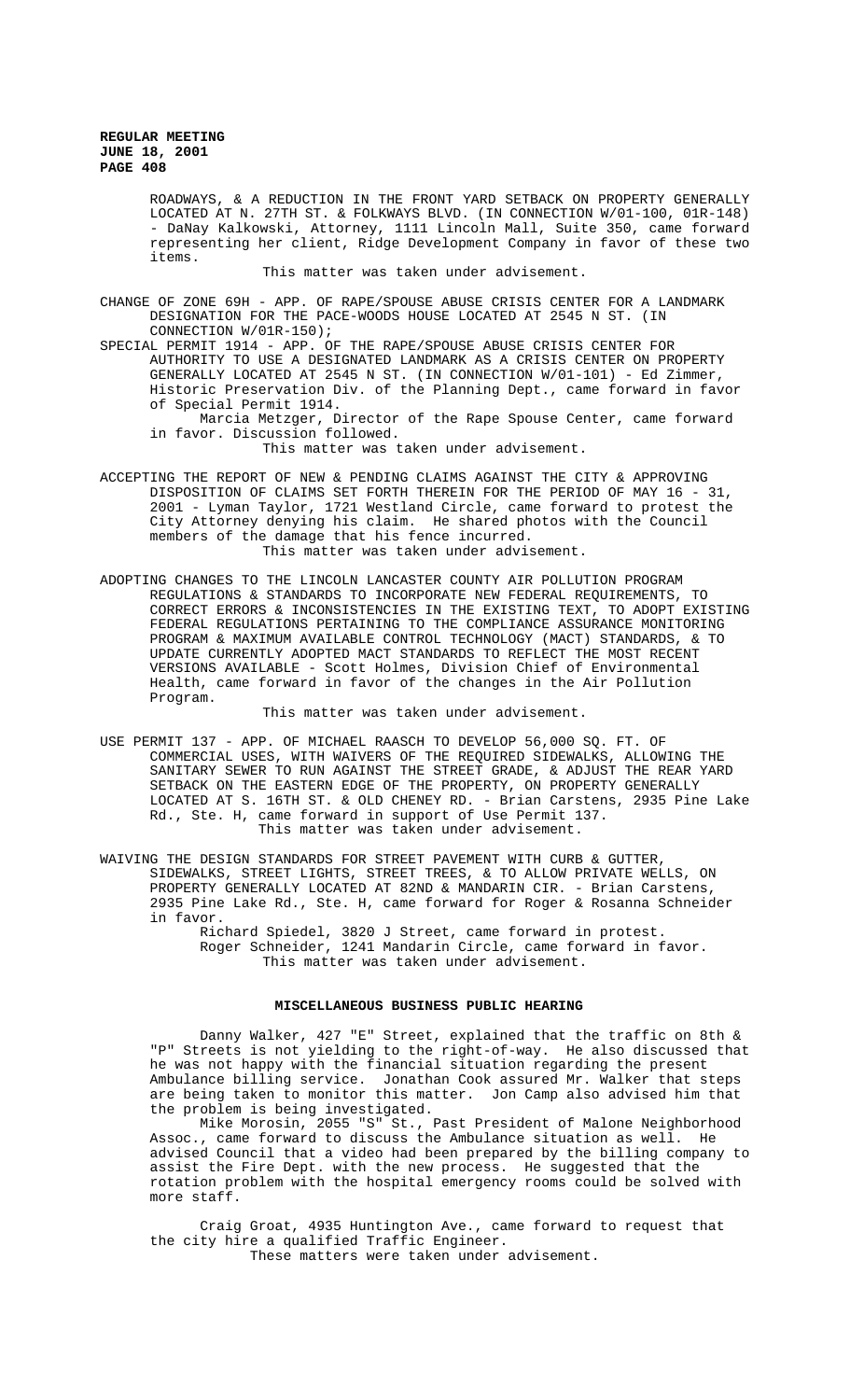**\*\* END OF PUBLIC HEARING \*\***

# **COUNCIL ACTION**

# **LIQUOR RESOLUTIONS**

APP. OF B & B - Q INC. DBA CHEERLEADERS BAR & GRILL FOR A CLASS I LIQUOR LICENSE AT 5560 S. 48TH ST., SUITE 4 - CLERK read the following resolution, introduced by Jon Camp, who moved its adoption for approval:<br>A-80911 BE IT RESOLVED by the City Council of the City of Lincoln. BE IT RESOLVED by the City Council of the City of Lincoln, Nebraska:

That after hearing duly had as required by law, consideration of the facts of this application, the Nebraska Liquor Control Act, and the pertinent City ordinances, the City Council recommends that the application of B & B - Q Inc. dba "Cheerleaders Bar & Grill" for a Class "I" liquor license at 5560 South 48th Street, Suite 4, Lincoln, Nebraska, for the license period ending April 30, 2002, be approved with the condition that the premise complies in every respect with all city and state regulations. The City Clerk is directed to transmit a copy of this resolution to the Nebraska Liquor Control Commission. Introduced by Jon Camp

Seconded by Seng & carried by the following vote: AYES: Camp, Cook, Friendt, McRoy, Seng, Svoboda, Werner; NAYS: None.

MAN. APP. OF DEAN LEE BORGMANN FOR B & B - Q INC. DBA CHEERLEADERS BAR & GRILL AT 5560 S. 48TH ST., SUITE 4 - CLERK read the following resolution, introduced by Jon Camp, who moved its adoption for approval:

A-80912 MHEREAS, B & B - Q Inc. dba "Cheerleaders Bar & Grill" located at 5560 South 48th Street, Suite 4, Lincoln, Nebraska has been approved for a Retail Class "I" liquor license, and now requests that Dean Lee Borgmann be named manager;

WHEREAS, Dean Lee Borgmann appears to be a fit and proper person to manage said business.

NOW, THEREFORE, BE IT RESOLVED by the City Council of the City of Lincoln, Nebraska:

That after hearing duly had as required by law, consideration of the facts of this application, the Nebraska Liquor Control Act, and the pertinent City ordinances, the City Council recommends that Dean Lee Borgmann be approved as manager of this business for said licensee. The City Clerk is directed to transmit a copy of this resolution to the Nebraska Liquor Control Commission.

Introduced by Jon Camp Seconded by Seng & carried by the following vote: AYES: Camp, Cook, Friendt, McRoy, Seng, Svoboda, Werner; NAYS: None.

APP. OF RFOX INC DBA RED FOX STEAK HOUSE TO RECONSTRUCT THEIR PRESENTLY LICENSED PREMISES BY ENCLOSING THE OUTDOOR BEER GARDEN AREA AT 1339 W. "O" ST.

CLERK Read the following resolution, introduced by Jon Camp, who moved its adoption for approval:<br>A-80913 BE IT RESOLVED by th

BE IT RESOLVED by the City Council of the City of Lincoln, Nebraska:

That after hearing duly had as required by law, consideration of the facts of this application, the Nebraska Liquor Control Act, and the pertinent City ordinances, the City Council recommends that the application of RFox Inc. dba "Red Fox Steak House" to reconstruct its licensed premises by enclosing the outdoor beer garden area measuring 34 feet by 16 feet to the northeast of the presently licensed premises located at 1339 West O Street, Lincoln, Nebraska, be approved with the condition that the premise complies in every respect with all City and State regulations.

BE IT FURTHER RESOLVED that the City Clerk is directed to transmit a copy of this resolution to the Nebraska Liquor Control Commission. Introduced by Jon Camp

Seconded by Seng & carried by the following vote: AYES: Camp, Cook, Friendt, McRoy, Seng, Svoboda, Werner; NAYS: None.

APP. OF SYDRAN FOOD SERVICES III LP DBA CHILI'S SOUTHWEST GRILL FOR A CLASS I LIQUOR LICENSE AT 6730 S. 27TH ST. - CLERK read the following resolution, introduced by Jon Camp, who moved its adoption for approval:

A-80914 BE IT RESOLVED by the City Council of the City of Lincoln, Nebraska:

That after hearing duly had as required by law, consideration of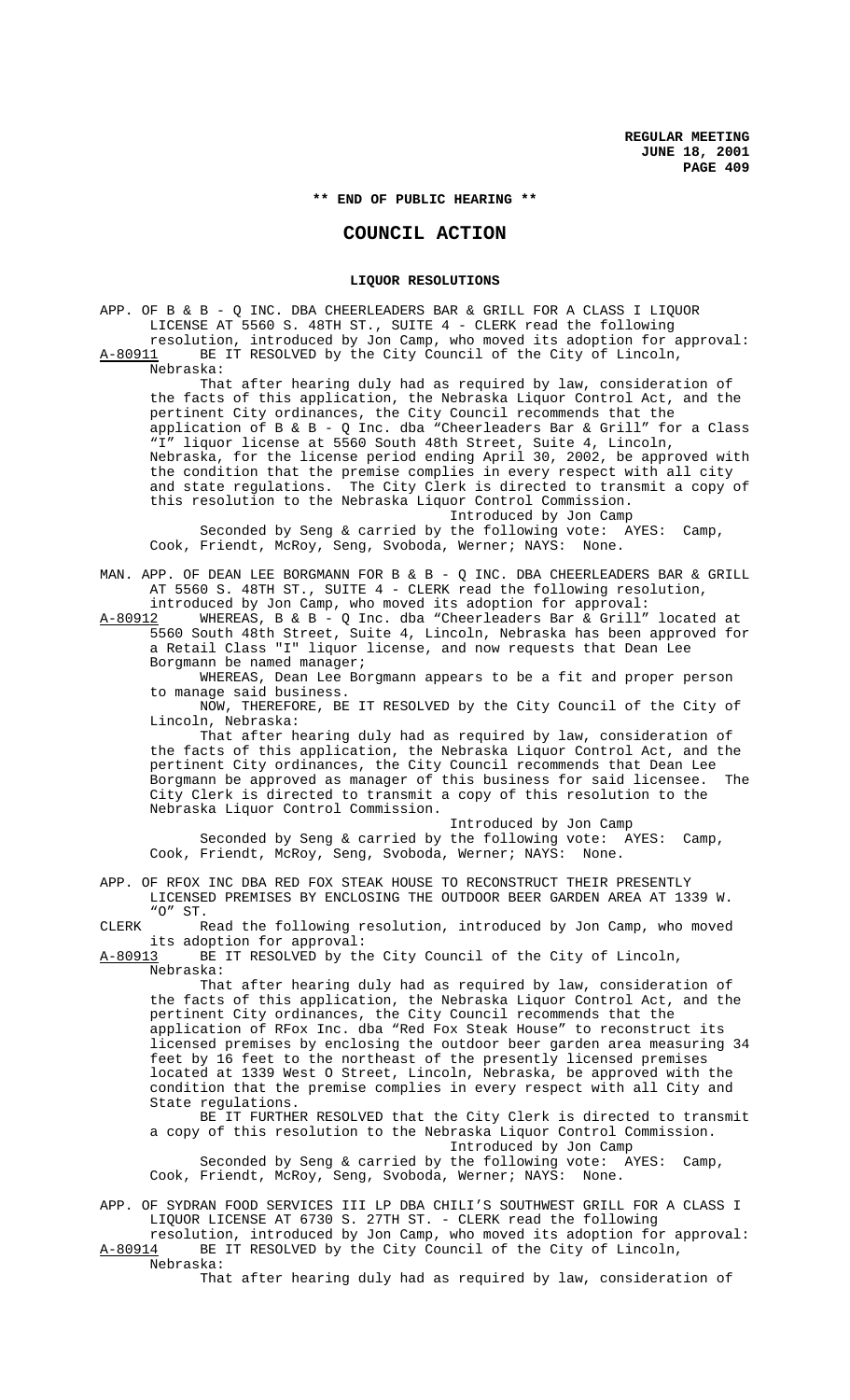**REGULAR MEETING JUNE 18, 2001 PAGE 410**

> the facts of this application, the Nebraska Liquor Control Act, and the pertinent City ordinances, the City Council recommends that the application of Sydran Food Services III, L.P. dba "Chili's Southwest Grill" for a Class "I" liquor license at 6730 South 27th Street, Lincoln, Nebraska, for the license period ending April 30, 2002, be approved with the condition that the premise complies in every respect with all city and state regulations. The City Clerk is directed to transmit a copy of this resolution to the Nebraska Liquor Control Commission.

Introduced by Jon Camp Seconded by Seng & carried by the following vote: AYES: Camp, Cook, Friendt, McRoy, Seng, Svoboda, Werner; NAYS: None.

MAN. APP. OF JOHN ROBERT MORRIS FOR SYDRAN FOOD SERVICES III LP DBA CHILI'S SOUTHWEST GRILL AT 6730 S. 27TH ST. - CLERK read the following resolution, introduced by Jon Camp, who moved its adoption for approval:

A-80915 WHEREAS, Sydran Food Services III, LP dba "Chili's Southwest Grill" located at 6730 South 27th Street, Lincoln, Nebraska has been approved for a Retail Class "I" liquor license, and now requests that

Robert J. Morris be named manager; WHEREAS, Robert J. Morris appears to be a fit and proper person to

manage said business. NOW, THEREFORE, BE IT RESOLVED by the City Council of the City of Lincoln, Nebraska:

That after hearing duly had as required by law, consideration of the facts of this application, the Nebraska Liquor Control Act, and the pertinent City ordinances, the City Council recommends that Robert J. Morris be approved as manager of this business for said licensee. The City Clerk is directed to transmit a copy of this resolution to the Nebraska Liquor Control Commission.

Introduced by Jon Camp Seconded by Seng & carried by the following vote: AYES: Camp, Cook, Friendt, McRoy, Seng, Svoboda, Werner; NAYS: None.

MAN. APP. OF JAMES E. BEAM FOR LOYAL ORDER OF MOOSE INC. DBA MOOSE LODGE 175 AT 4901 N. 56TH ST. - CLERK read the following resolution, introduced by

Jon Camp, who moved its adoption for approval:<br>A-80916 WHEREAS, Loyal Order of Moose Inc. dba WHEREAS, Loyal Order of Moose Inc. dba "Moose Lodge 175" located at 4901 N. 56th Street, Lincoln, Nebraska has been approved for a Retail Class "C" liquor license, and now requests that James E. Beam be named manager;

WHEREAS, James E. Beam appears to be a fit and proper person to manage said business.

NOW, THEREFORE, BE IT RESOLVED by the City Council of the City of Lincoln, Nebraska:

That after hearing duly had as required by law, consideration of the facts of this application, the Nebraska Liquor Control Act, and the pertinent City ordinances, the City Council recommends that James E. Beam be approved as manager of this business for said licensee. The City Clerk is directed to transmit a copy of this resolution to the Nebraska Liquor Control Commission.

Introduced by Jon Camp Seconded by Seng & carried by the following vote: AYES: Camp, Friendt, Seng, Werner; NAYS: Cook, McRoy, Svoboda

APP. OF DENNIS VONTZ FOR A SPECIAL DESIGNATED LIQUOR LICENSE COVERING THE ENTIRE PIONEERS GOLF COURSE AT 3403 W. VAN DORN ST. ON JUNE 30, 2001 FROM 7:30 A.M. TO 7:00 P.M. - CLERK read the following resolution, introduced by Jon Camp, who moved its adoption for approval:<br>A-80917 BE IT RESOLVED by the City Council of the City of Linc

BE IT RESOLVED by the City Council of the City of Lincoln, Nebraska:

That after hearing duly had as required by law, consideration of the facts of this application, the Nebraska Liquor Control Act, and the pertinent City ordinances, the City Council recommends that the application of Dennis Vontz d/b/a Pioneers Golf Course for a Special Designated License to cover the entire golf course at 3403 W. Van Dorn Street, Lincoln, Nebraska, on the 30th day of June, 2001, between the hours of 7:30 a.m. and 7:00 p.m., be approved with the condition that the premise complies in every respect with all City and State regulations and with the following requirements:

- 1. Identification to be checked, wristbands required on all parties wishing to consume alcohol.
- 2. Adequate security shall be provided for the event.<br>3. Responsible alcohol service practices shall be fol
- Responsible alcohol service practices shall be followed.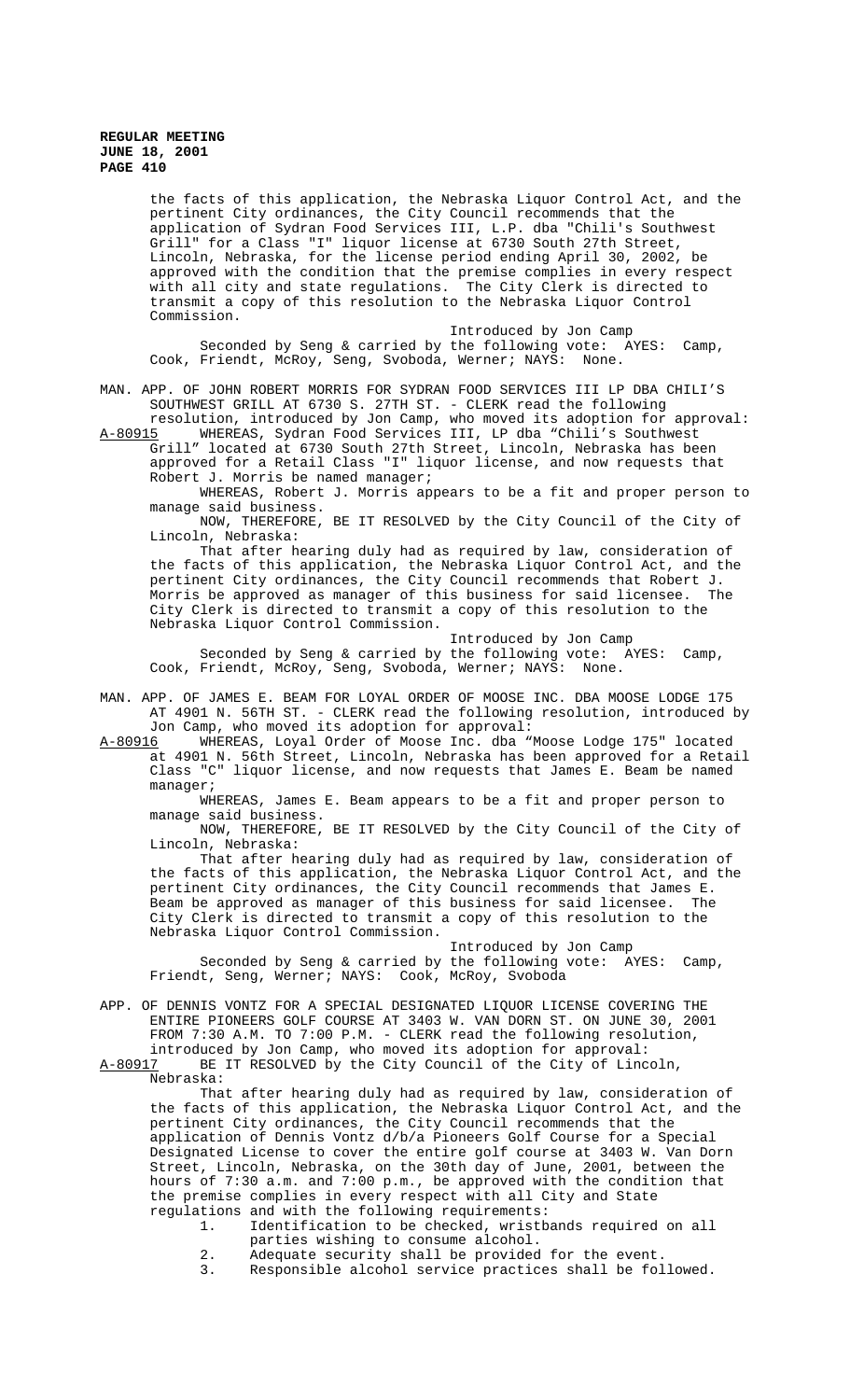**REGULAR MEETING JUNE 18, 2001 PAGE 411**

BE IT FURTHER RESOLVED the City Clerk is directed to transmit a copy of this resolution to the Nebraska Liquor Control Commission. Introduced by Jon Camp Seconded by Seng & carried by the following vote: AYES: Camp, Cook, Friendt, McRoy, Seng, Werner; NAYS: Svoboda.

#### **ORDINANCES - 2ND READING**

- APPROVING A TRANSFER OF APPROPRIATIONS WITHIN THE STREET CONSTRUCTION FUND OF \$988,000 FROM PROJECT NO. 541831, SOUTH 70TH STREET, OLD CHENEY ROAD TO PINE LAKE ROAD; \$275,000 FROM PROJECT NO. 542816, 66TH STREET, COTNER BLVD., AND VINE STREET; AND \$345,000 FROM PROJECT NO.542826, 27TH AND SUPERIOR STREETS, TO PROJECT NO. 700342, "O" STREET, 52ND STREET TO WEDGEWOOD - CLERK read an ordinance, introduced by Terry Werner, approving the transfer of appropriations between certain capital improvement projects within the Street Construction Fund, the second time.
- RENAMING CHARLES AVENUE AS HANNEMAN DRIVE BEGINNING AT THE NORTH APPROACH OF THE INTERSECTION OF TRIMBLE DRIVE AND WEST "C" STREET AND EXTENDING NORTH AND EAST THROUGH THE MUFF 2ND ADDITION PRELIMINARY PLAT - PRIOR to reading:
- COOK Moved to place Bill No. 01-96 on Pending. Seconded by Werner & carried by the following vote: AYES: Camp,
- Cook, Friendt, McRoy, Seng, Svoboda, Werner; NAYS: None. CLERK Read an ordinance, introduced by Terry Werner, changing the name of Charles Avenue to Hanneman Drive located the north approach of the intersection of Trimble Drive and West C Street and extending north and east through the Muff 2nd Addition, as recommended by the Street Name Committee, the second time.
- AMENDING THE CORPORATE LIMITS OF THE CITY BY ANNEXING APPROXIMATELY 270 ACRES OF PROPERTY GENERALLY LOCATED NORTH OF YANKEE HILL ROAD BETWEEN SOUTH 14TH STREET AND SOUTH 27TH STREET - CLERK read an ordinance, introduced Terry Werner, amending Section 5 of Ordinance No. 8730, passed May 17, 1965, as last amended by Section 1 of Ordinance No. 17846 passed May 7, 2001, prescribing and defining the corporate limits of the City of Lincoln, Nebraska; and repealing Section 5 of Ordinance No. 8730, passed May 17, 1965, as last amended by Section 1 of Ordinance No. 17846, passed May 7, 2001, as hitherto existing, the second time.
- AMENDING THE CORPORATE LIMITS OF THE CITY BY ANNEXING APPROXIMATELY 227.19 ACRES OF PROPERTY GENERALLY LOCATED NORTHEAST OF N.W. 27TH STREET AND HIGHWAY 34 (In connection w/01R-151) - CLERK read an ordinance, introduced by Terry Werner, amending Section 20 of Ordinance No. 8730, passed May 17, 1965, as last amended by Section 2 of Ordinance No. 17838, passed April 23, 2001, prescribing and defining the corporate limits of the City of Lincoln, Nebraska; and repealing Section 20 of Ordinance No. 8730 passed May 17, 1965, as last amended by Section 2 of Ordinance No. 17838, passed April 23, 2001, as hitherto existing, the second time.
- CHANGE OF ZONE 3252 APPLICATION OF RIDGE DEVELOPMENT COMPANY FOR A CHANGE OF ZONE FROM I-1 INDUSTRIAL DISTRICT TO B-2 PLANNED NEIGHBORHOOD BUSINESS DISTRICT AND FROM B-2 PLANNED NEIGHBORHOOD BUSINESS DISTRICT TO I-1 INDUSTRIAL DISTRICT ON PROPERTY GENERALLY LOCATED AT NORTH 27TH STREET AND FOLKWAYS BLVD. (In connection w/01R-149) - CLERK read an ordinance, introduced by Terry Werner, amending the Lincoln Zoning District Maps attached to and made a part of Title 27 of the Lincoln Municipal Code, as provided by Section 27.05.020 of the Lincoln Municipal Code, by changing the boundaries of the districts established and shown thereon, the second time.
- CHANGE OF ZONE 69H APPLICATION OF RAPE/SPOUSE ABUSE CRISIS CENTER FOR A LANDMARK DESIGNATION FOR THE PACE-WOODS HOUSE LOCATED AT 2545 N STREET (In connection w/01R-159)- CLERK read an ordinance, introduced by Terry Werner, amending the City of Lincoln District Map attached to and made a part of Title 27 of the Lincoln Municipal Code by designating the building known as the Pace-Wood House at 2545 N Street, Lincoln, Nebraska as a Landmark, the second time.

# **RESOLUTIONS**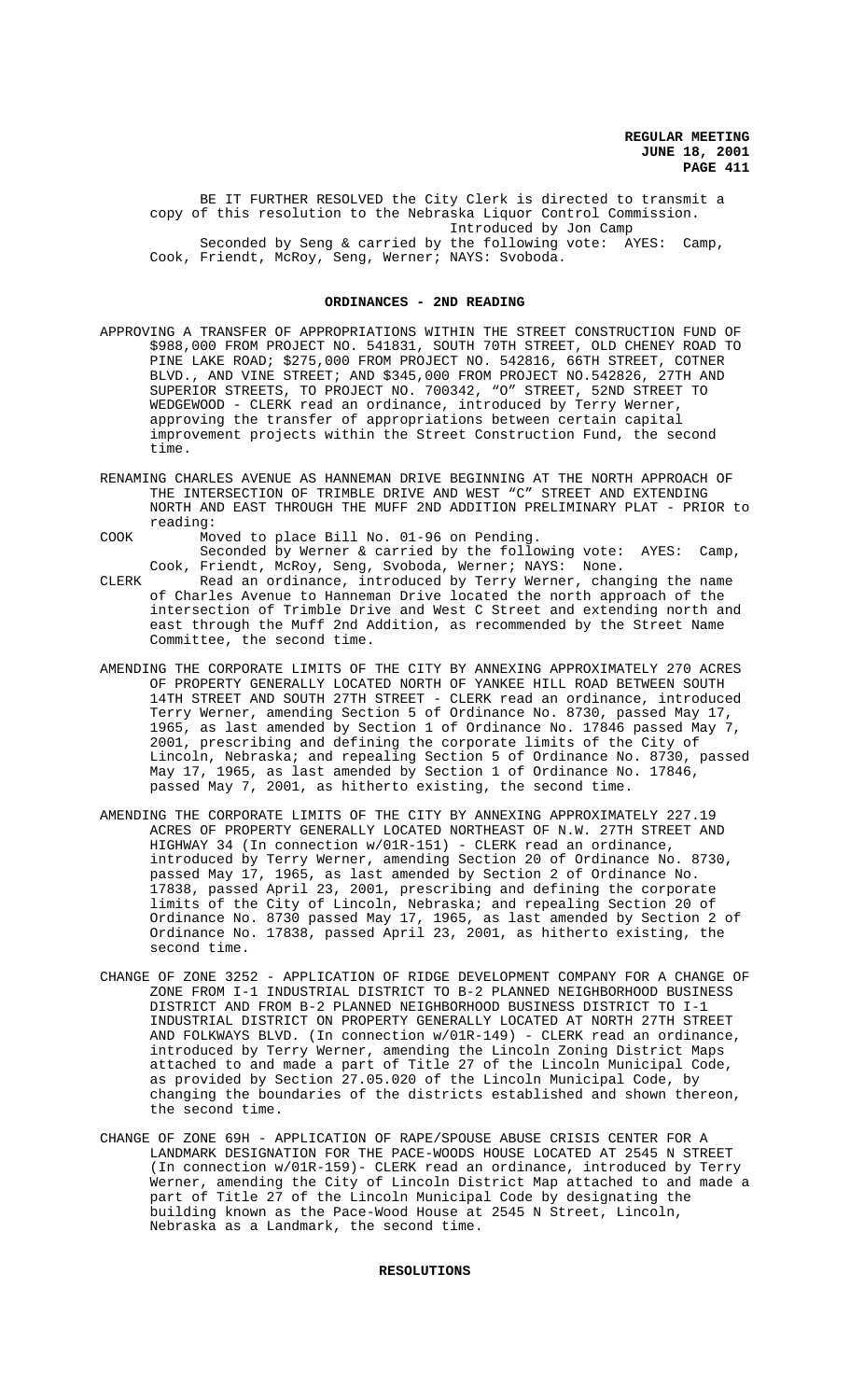**REGULAR MEETING JUNE 18, 2001 PAGE 412**

ACCEPTING THE REPORT OF NEW & PENDING CLAIMS AGAINST THE CITY & APPROVING DISPOSITION OF CLAIMS SET FORTH THEREIN FOR THE PERIOD OF MAY 16 - 31, 2001 CLERK read the following resolution, introduced by Jon Camp, who

moved its adoption:<br>A-80918 BE IT RESOLVE BE IT RESOLVED by the City Council of the City of Lincoln, Nebraska:

That the claims listed in the attached report, marked as Exhibit "A", dated June 1, 2001, of various new and pending tort claims filed against the City of Lincoln with the Office of the City Attorney or the Office of the City Clerk, as well as claims which have been disposed of, are hereby received as required by <u>Neb. Rev. Stat.</u> § 13-905 (Reissue 1997). The dispositions of claims by the Office of the City Attorney, as shown by the attached report, are hereby approved:

| DENIED                      |            | ALLOWED                      |          |
|-----------------------------|------------|------------------------------|----------|
| Charlene Dawn Mathews-Forke | NAS*       | Larry O. Robertson           | \$359.54 |
| John Rausch                 | NAS*       | Martha A. Gibbens            | 4,071.56 |
| Steve Hawkins               | NAS*       | Robert & Brenda Dykeman      | 1,102.46 |
| Alan Schroeder              | \$2,689.00 | Lincoln Lumber Co.           | 177.59   |
| Lyman Taylor                | 397.00     | Donna L. Hyberger            | 1,026.22 |
| Todd D. Hill                | 150.00     | Sharon A. Hamlin             | 1,562.65 |
| Jon Zvolanek                | 51.57      | Robert L. Bals               | 206.45   |
| Leon Hadley                 | 46.05      | State Farm Insurance Co.     |          |
| Barry T. Rosson             | 46.41      | (Robin B. DiPietro, Insured) |          |
|                             |            |                              | 2,638.97 |

\* No Amount Specified

The City Attorney is hereby directed to mail to the various claimants listed herein a copy of this resolution which shows the final disposition of their claim.

Introduced by Jon Camp Seconded by Seng & carried by the following vote: AYES: Camp, Cook, Friendt, McRoy, Seng, Svoboda, Werner; NAYS: None.

APPROVING AN ANNEXATION AGRMT. BETWEEN THE CITY & KAWASAKI MOTORS MANUFACTURING CORP. OUTLINING CERTAIN CONDITIONS & UNDERSTANDINGS WITH REGARDS TO THE ANNEXATION OF APPROX. 227 ACRES OF PROPERTY GENERALLY LOCATED AT NW 27TH ST. & HWY. 34 - PRIOR to reading:

CAMP Moved to delay action on Bill No. 01R-146 for one week to 6/25/01. Seconded by Seng & carried by the following vote: AYES: Camp, Cook, Friendt, McRoy, Seng, Svoboda, Werner; NAYS: None.

ADOPTING CHANGES TO THE LINCOLN LANCASTER COUNTY AIR POLLUTION PROGRAM REGULATIONS & STANDARDS TO INCORPORATE NEW FEDERAL REQUIREMENTS, TO CORRECT ERRORS & INCONSISTENCIES IN THE EXISTING TEXT, TO ADOPT EXISTING FEDERAL REGULATIONS PERTAINING TO THE COMPLIANCE ASSURANCE MONITORING PROGRAM & MAXIMUM AVAILABLE CONTROL TECHNOLOGY (MACT) STANDARDS, & TO UPDATE CURRENTLY ADOPTED MACT STANDARDS TO REFLECT THE MOST RECENT VERSIONS AVAILABLE - CLERK read the following resolution, introduced by Jon Camp, who moved its adoption:<br>A-80919 BE IT RESOLVED by the City

BE IT RESOLVED by the City Council of the City of Lincoln, Nebraska:

That the amendment to Article II, Sections 1, 5, 7, 8, 17, 20, 21, 28 and 34 of the Lincoln-Lancaster County Air Pollution Program Regulations and Standards implemented by the Lincoln-Lancaster County Health Department, a copy of which is attached hereto, marked as Attachment "A" and made a part hereof by reference, which Amendment is to incorporate new federal requirements and clarify certain inconsistencies in the existing text, adopt existing federal regulations pertaining to the compliance assurance monitoring program and Maximum Available Control Technology (MACT) standards and update currently adopted MACT standards to reflect the most recent versions available.

The City Clerk is directed to return two (2) fully executed copies of said Amendment to Susan Starcher, Lancaster County Clerk's Office, for filing with the County.

Introduced by Jon Camp Seconded by Seng & carried by the following vote: AYES: Camp, Cook, Friendt, McRoy, Seng, Svoboda, Werner; NAYS: None.

USE PERMIT 103B - APP. OF RIDGE DEVELOPMENT CO. FOR 705,660 SQ. FT. OF RETAIL, COMMERCIAL, FINANCIAL, & RESTAURANT USES, ON PROPERTY GENERALLY LOCATED AT N. 27TH ST. & FOLKWAYS BLVD. (IN CONNECTION W/01-100, 01R-149) - PRIOR to reading:

COOK Moved to delay action on Bill 01R-148 to 6/25/01. Seconded by Seng & carried by the following vote: AYES: Camp,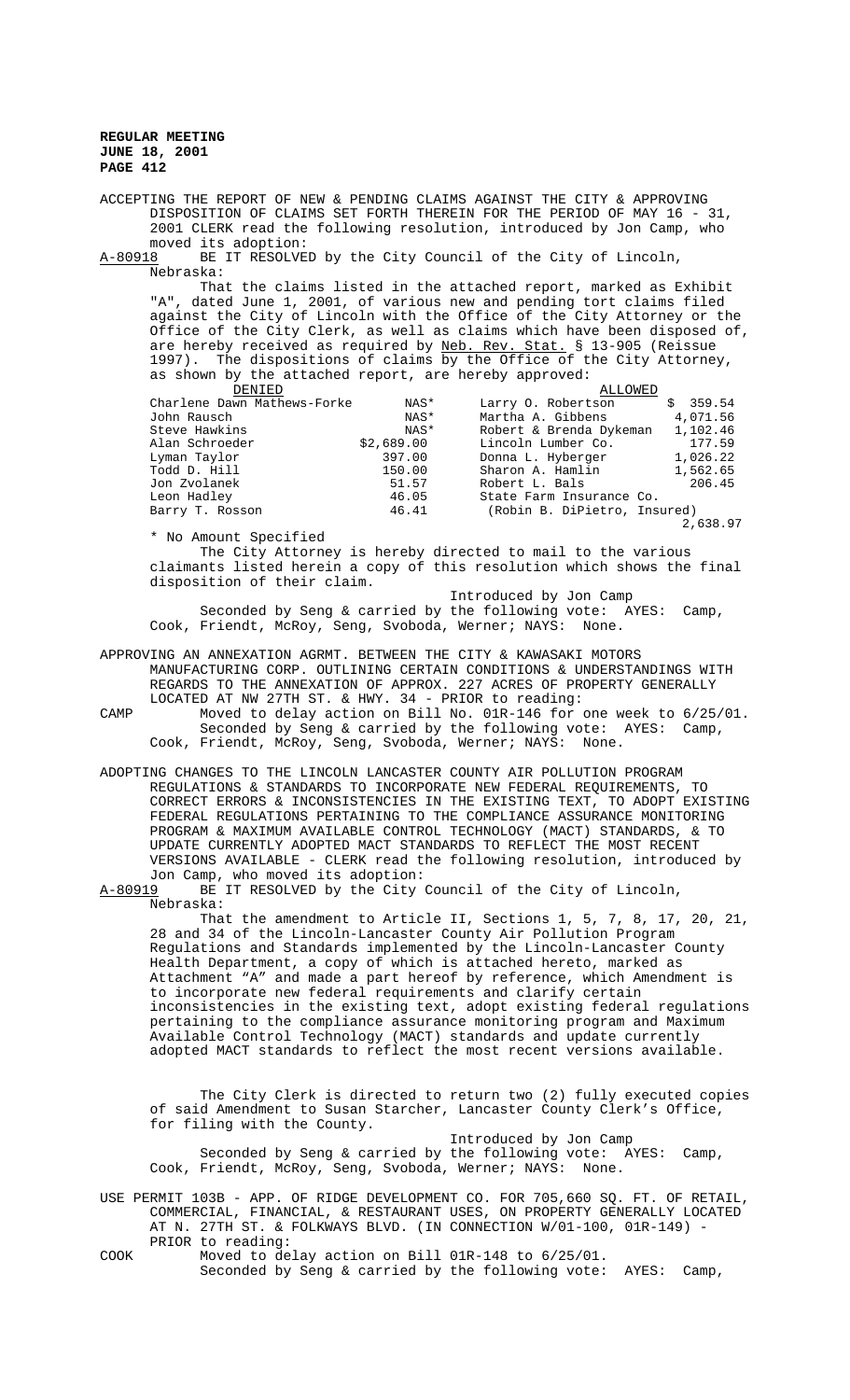Cook, Friendt, McRoy, Seng, Svoboda, Werner; NAYS: None.

ACCEPTING & APPROVING THE PRELIMINARY PLAT OF KING RIDGE 2ND ADD. WITH WAIVERS TO THE REQUIRED BLOCK LENGTH, SIDEWALKS, DESIGN STANDARDS FOR PRIVATE ROADWAYS, & A REDUCTION IN THE FRONT YARD SETBACK ON PROPERTY GENERALLY LOCATED AT N. 27TH ST. & FOLKWAYS BLVD. (IN CONNECTION W/01-100, 01R-148) - Prior to reading:

COOK Moved to delay action on Bill 01R-149 to 6/25/01. Seconded by Seng & carried by the following vote: AYES: Camp, Cook, Friendt, McRoy, Seng, Svoboda, Werner; NAYS: None.

SPECIAL PERMIT 1914 - APP. OF THE RAPE/SPOUSE ABUSE CRISIS CENTER FOR AUTHORITY TO USE A DESIGNATED LANDMARK AS A CRISIS CENTER ON PROPERTY GENERALLY LOCATED AT 2545 N ST. (IN CONNECTION W/01-101) - PRIOR to reading:

COOK Moved to delay action on Bill 01R-150 to 6/25/01. Seconded by Seng & carried by the following vote: AYES: Camp, Cook, Friendt, McRoy, Seng, Svoboda, Werner; NAYS: None.

COMP. PLAN AMENDMENT 94-61 - AMENDING THE COMPREHENSIVE PLAN TO DESIGNATE LAND NEAR NW 27TH ST. & W. FLETCHER AS INSIDE THE "FUTURE SERVICE LIMIT & TO INCLUDE W. FLETCHER AVE. FROM NW 12TH ST. TO NW 31ST ST. & A NEW INTERCHANGE AT NW 27TH ST. & HWY. 34 IN THE FUTURE ROAD NETWORK & TRANSPORTATION PLANS. (IN CONNECTION W/01-99) - PRIOR to reading:

COOK Moved to delay action on Bill 01R-151 to 6/25/01. Seconded by Seng & carried by the following vote: AYES: Camp, Cook, Friendt, McRoy, Seng, Svoboda, Werner; NAYS: None.

USE PERMIT 137 - APP. OF MICHAEL RAASCH TO DEVELOP 56,000 SQ. FT. OF COMMERCIAL USES, WITH WAIVERS OF THE REQUIRED SIDEWALKS, ALLOWING THE SANITARY SEWER TO RUN AGAINST THE STREET GRADE, & ADJUST THE REAR YARD SETBACK ON THE EASTERN EDGE OF THE PROPERTY, ON PROPERTY GENERALLY LOCATED AT S. 16TH ST. & OLD CHENEY RD. - CLERK read the following resolution, introduced by John Camp, who moved for its adoption:

A-80920 WHEREAS, Michael Raasch has submitted an application in accordance with Section 27.31.100 of the Lincoln Municipal Code designated as Use Permit No. 137 for authority to construct 56,000 square feet of mixed commercial space, and legally described to wit:

Lots 15, 16, and 17, Block 3, Lincoln Industrial Park

South, located in the Southwest Quarter of Section 12,

Township 9 North, Range 6 East of the 6th P.M.,

Lancaster County, Nebraska;

WHEREAS, the real property adjacent to the area included within the site plan for this commercial development will not be adversely affected; and

WHEREAS, said site plan together with the terms and conditions hereinafter set forth are consistent with the intent and purpose of Title 27 of the Lincoln Municipal Code to promote the public health, safety, and general welfare.

NOW, THEREFORE, BE IT RESOLVED by the City Council of the City of Lincoln, Nebraska:

That the application of Michael Raasch, hereinafter referred to as "Permittee", to construct 56,000 square feet of mixed commercial space on the property legally described above be and the same is hereby granted under the provisions of Section 27.31.100 of the Lincoln Municipal Code upon condition that construction and operation of said commercial space be in strict compliance with said application, the site plan, and the following additional express terms, conditions, and requirements:<br>1. T

1. This permit approves 56,000 square feet of commercial space.<br>2. The following modifications of the Land Subdivision The following modifications of the Land Subdivision

Ordinance, Zoning Code, and City of Lincoln Design Standards are hereby approved:

- a. Waiver of the required sidewalks along the south side of renamed Kensington Court.
- b. An adjustment to the rear yard setback from 50 feet to 20 feet along the east property line.
- c. Waiver of the design standard that requires the slope of the sanitary sewer to be parallel with the slope of the street to allow the flow of sewage against the street grade.
- 3. Pre-existing Use Permit #31 is hereby rescinded.
	- Before receiving building permits:
		- a. The Permittee must submit a revised and reproducible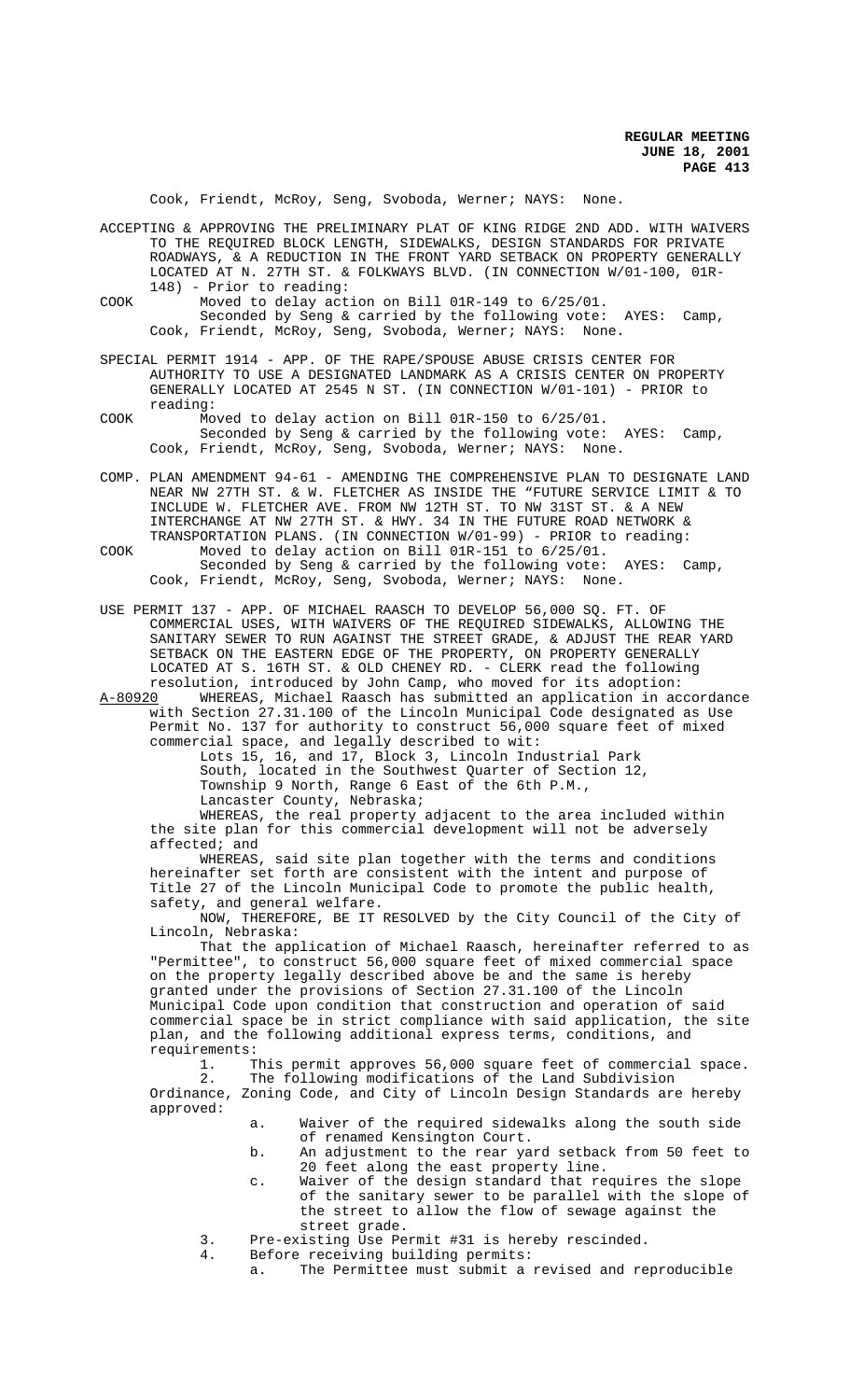final plan along with five copies.

- b. The construction plans must conform to the approved plans.
- c. Final plats within the area of this Use Permit must be approved by the City.

5. Before occupying the new construction all development and construction must be completed in conformance with the approved plans.<br>6. All privately-owned improvements must be permanently

All privately-owned improvements must be permanently maintained by the Permittee or an appropriately established association approved by the City Attorney.

7. The site plan approved by this permit shall be the basis for all interpretations of setbacks, yards, locations of buildings, location of parking and circulation elements, and similar matters.

8. The terms, conditions, and requirements of this resolution shall be binding and obligatory upon the Permittee, his successors and assigns. The building official shall report violations to the City Council which may revoke this use permit or take such other action as may be necessary to gain compliance.

9. The Permittee shall sign and return the City's letter of acceptance to the City Clerk within 30 days following approval of this use permit, provided, however, said 30-day period may be extended up to six months by administrative amendment. The City Clerk shall file a copy of the resolution approving this use permit and the letter of acceptance with the Register of Deeds, filing fees therefor to be paid in advance by the Permittee.

Introduced by Jon Camp Seconded by Seng & carried by the following vote: AYES: Camp, Cook, Friendt, McRoy, Seng, Svoboda, Werner; NAYS: None.

WAIVING THE DESIGN STANDARDS FOR STREET PAVEMENT WITH CURB & GUTTER, SIDEWALKS, STREET LIGHTS, STREET TREES, & TO ALLOW PRIVATE WELLS, ON PROPERTY GENERALLY LOCATED AT 82ND & MANDARIN CIR. - CLERK read the following resolution, introduced by Jon Camp, who moved its adoption:

WHEREAS, Roger and Rosanna Schreiner (Owners) have submitted the Administrative Final Plat of Pioneer Heights First Addition to the Planning Director for approval; and

WHEREAS, the Owners have requested a modification of the Land Subdivision Ordinance to waive street pavement with curb and gutter, the installation of the sidewalks, ornamental lighting, street trees, and the community water distribution system requirements pursuant to § 26.31.010 of the Lincoln Municipal Code; and

WHEREAS, the Planning Commission has reviewed said request and has made recommendations thereon; and

WHEREAS, the City Council finds that the tract to be subdivided is surrounded by such development or unusual conditions that strict application of all the subdivision requirements would result in actual difficulties or substantial hardship or injustice.

NOW, THEREFORE, BE IT RESOLVED by the City of Lincoln, Nebraska: That the following modifications to the subdivision requirements be and the same are hereby approved:

a. The requirement of § 26.27.020 of the Land Subdivision Ordinance that sidewalks be installed along both sides of all streets is hereby waived provided the owners agree not to object to the installation of sidewalks if and when ordered constructed by the City Council.

b. The requirement of § 26.27.030 of the Land Subdivision Ordinance requiring the community water distribution system to be extended to each lot is hereby waived to allow private water wells until such time that water mains are built in the Mandarin Court Community Unit Plan or a special assessment district is created to extend the community water distribution system to each lot which ever occurs first and provided that owners agree not to object to the creation of such special assessment district.<br>c. The require

The requirement of  $\S$  26.27.090 of the Land Subdivision Ordinance requiring trees be planted along both sides of all streets is hereby waived provided that owners agree not to object to the creation of a special assessment district for the planting of said street trees.

d. The requirement of § 26.27.010 of the Land Subdivision Ordinance that all streets abutting and within the subdivision be paved with curbs and gutters is hereby waived provided that owners agree not to object to the creation of a special assessment district for the construction of said street paving.<br>e. The requirement c

The requirement of § 26.27.070 of the Land Subdivision Ordinance that street lighting be installed is hereby waived provided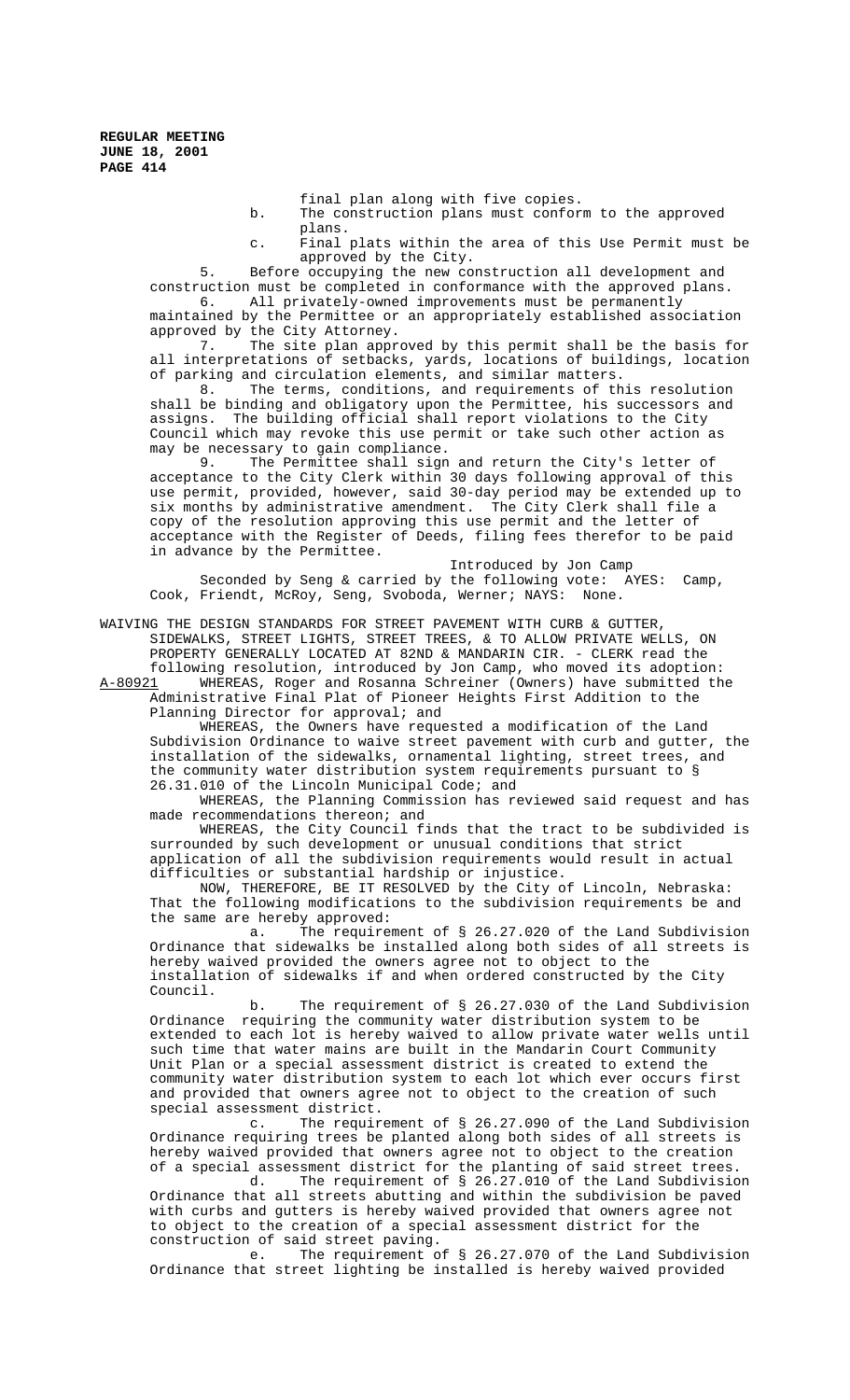**REGULAR MEETING JUNE 18, 2001 PAGE 415**

the owners agree not to object to the creation of a special assessment district for the installation of said improvements.

BE IT FURTHER RESOLVED that the Administrative Final Plat of Pioneer Heights 1st Addition shall not be filed for record or recorded in the office of the Register of Deeds of Lancaster County and no lot shall be sold from this Administrative Final Plat unless or until said Owner shall enter into a written agreement with the City which shall provide for the above agreement by Owner with respect to the conditional waiver of the improvements herein granted.

All other conditions for approval of the Administrative Final Plat shall remain in full force and effect.

Introduced by Jon Camp Seconded by Seng & carried by the following vote: AYES: Camp, Friendt, McRoy, Seng, Svoboda; NAYS: Cook, Werner.

APP. OF ST. JOHN'S CHURCH TO CONDUCT A LOTTERY FROM JUNE 30 THROUGH SEPT. 16, 2001 - CLERK read the following resolution, introduced by Jon Camp, who moved its adoption:

A-80922 WHEREAS, St. John's Church has made application for a permit to conduct a lottery in the City of Lincoln pursuant to Chapter 9.32 of the Lincoln Municipal Code; and

WHEREAS, said application complies with all of the requirements of Section 9.32.030 of the Lincoln Municipal Code.

NOW, THEREFORE, BE IT RESOLVED by the City Council of the City of Lincoln, Nebraska:

That, after public hearing duly had as required by Section 9.32.050 of the Lincoln Municipal Code, the City Council does hereby grant a permit to St. John's Church to conduct a lottery in the City of Lincoln in accordance with the application filed by Fr. James F. Benton. The City Clerk is directed to issue a permit upon the payment by the applicant of the required fee, said permit to be valid only for the specific lotteries described in said application and only for a period of one year from the date of approval of this resolution. Said permit shall be subject to all of the conditions and requirements of Chapter 9.32 of the Lincoln Municipal Code.

BE IT FURTHER RESOLVED that pursuant to Section 9.32.080 of the Lincoln Municipal Code, a tax of 5% is imposed upon the gross proceeds received from the sale of lottery chances or tickets within the City of Lincoln, which tax shall be due no later than sixty (60) days after the conclusion of each lottery to be conducted hereunder, and if unpaid at that time, shall thereafter be delinquent.

Introduced by Jon Camp Seconded by Seng & carried by the following vote: AYES: Camp, Cook, Friendt, McRoy, Seng, Svoboda, Werner; NAYS: None.

SPECIAL PERMIT 1903 - APPEAL OF MOHAMED DAHAB & DEBRA DAHAB FROM THE PLANNING COMMISSION APPROVAL OF SPECIAL PERMIT 1903 FOR AUTHORITY TO CONSTRUCT 68' TALL WIRELESS COMMUNICATIONS FACILITY ON PROPERTY GENERALLY LOCATED AT S. 37TH ST. & HIGH ST. - PRIOR to reading:

COOK Moved to delay action on Bill 01R-120 for one week to 6/25/01. Seconded by Werner & carried by the following vote: AYES: Camp, Cook, Friendt, McRoy, Seng, Svoboda, Werner; NAYS: None.

SETTING HEARING DATE FOR MON., JULY 2, 2001 AT 1:30 P.M. FOR CHACE ENTERPRISES, INC., DBA SILVER SPOKE SALOON, FOR AN ADDITION TO THEIR PREMISES OF AN OUTDOOR AREA TO THE NE APPROXIMATELY 75' x 25', LOCATED AT 1031 "M" STREET.- CLERK read the following resolution, introduced by Jon Camp, who moved its adoption for approval:

A-80924 BE IT RESOLVED by the City Council, of the City of Lincoln, that a hearing date is hereby fixed for Mon., July 2, 2001 at 1:30 p.m. or as soon thereafter as possible in the City Council Chambers, County-City Building, 555 S. 10th St., Lincoln, NE, for the purpose of considering the App. of Chase Enterprises, Inc., dba Silver Spoke Saloon for an addition to their premises of an outdoor area to the NE approximately 75' x 25', located at 1031 "M" Street. If the Police Dept. is unable to complete the investigation by said time, a new hearing date will be set.

Introduced by Jon Camp Seconded by Seng & carried by the following vote: AYES: Camp, Cook, Friendt, McRoy, Seng, Svoboda, Werner; NAYS: None.

#### **PETITIONS AND COMMUNICATIONS**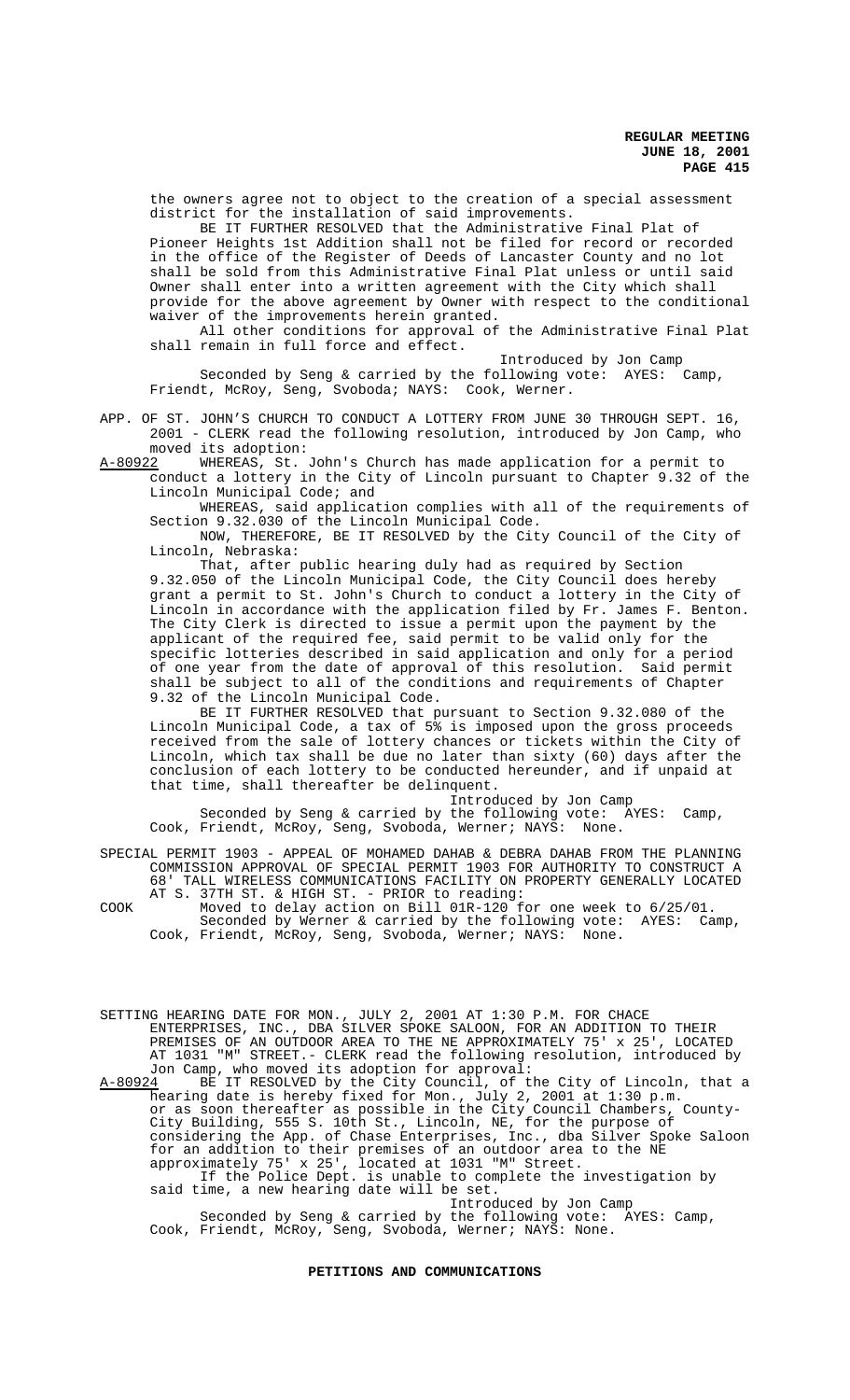**REGULAR MEETING JUNE 18, 2001 PAGE 416**

REPORT OF UNL MICROBIOLOGIST FOR WATER TESTING FOR THE MONTH OF MAY, 2001 -CLERK presented said report which was placed on file in the Office of the City Clerk. **(35-01)**

# **REPORTS OF CITY OFFICERS**

CLERK'S LETTER & MAYOR'S APPROVAL OF ORDINANCES & RESOLUTIONS PASSED ON JUNE<br>4. 2001 - CLERK presented said report which was placed on file in the 4, 2001 - CLERK presented said report which was placed on file in the Office of the City Clerk. **(27-1)**

INVESTMENT OF FUNDS - CLERK read the following resolution, introduced by Jon Camp, who moved its adoption:

A-80923 BE IT HEREBY RESOLVED BY THE CITY COUNCIL of the City of Lincoln, Nebraska:

That the attached list of investments be confirmed and approved, and the City Treasurer is hereby directed to hold said investments until maturity unless otherwise directed by the City Council. (Investments from June 4 - June 8, 2001.)

Introduced by Jon Camp Seconded by Seng & carried by the following vote: AYES: Camp, Cook, Friendt, McRoy, Seng, Svoboda, Werner; NAYS: None.

REPORTS FROM CITY TREASURER OF TELECOMM. OCC. TAX DUE FOR THE MONTH OF APRIL, 2001: - Coast International, Inc.; FOR THE MONTH OF MAY, 2001: - One Call Communications, Inc. - CLERK presented said report which was placed on file in the Office of the City Clerk. **(20)**

#### **ORDINANCES - 1ST READING**

AMENDING THE CORPORATE LIMITS OF THE CITY BY ANNEXING APPROXIMATELY 4.4 ACRES OF PROPERTY GENERALLY LOCATED NORTH OF SOUTH 14TH STREET AND YANKEE HILL ROAD - CLERK read an ordinance, introduced by Jon Camp, amending Section 5 of Ordinance No. 8730, passed May 17, 1965, as last amended by Section 1 of Ordinance No. \_\_\_\_\_ (Bill No. 01-97) passed June 25, 2001, prescribing and defining the corporate limits of the City of Lincoln, Nebraska; and repealing Section 5 or Ordinance No. 8730, passed May 17, 1965, as last amended by Section 1 of Ordinance No. \_\_\_\_ (Bill No. 01- 97), passed June 25, 2001, as hitherto exiting, the first time.

# **ORDINANCES - 3RD READING**

VACATING LOTS 1 THROUGH 6, LEAVITT'S SUBDIVISION, GENERALLY LOCATED AT S. 14TH STREET AND DAIRY DRIVE - CLERK read an ordinance, introduced by Ken Svoboda, vacating a portion of the final plat of Leavitt's Subdivision as previously approved by the City of Lincoln on August 9, 1886, the third time.<br>SVOBODA Moved

Moved to pass ordinance as read.

Seconded by Seng & carried by the following vote: AYES: Camp, Cook, Friendt, McRoy, Seng, Svoboda, Werner; NAYS: None. The ordinance, being numbered **#17864**, is recorded in Ordinance Book 24, Page

VACATING A PORTION OF THE RIGHT-OF-WAY STUB ADJACENT TO THE SOUTH AND WEST LINES OF LOT 3, 48TH AND SUPERIOR ADDITION, AND THE SOUTH AND EAST LINE OF LOT 2, H.J.B. INDUSTRIAL PARK 1ST ADDITION, GENERALLY LOCATED AT N. 48TH AND SUPERIOR STREETS - CLERK read an ordinance, introduced by Ken Svoboda, vacating a 75' by 80' portion of right-of-way stub adjacent to the south and west lines of lot 3, and Superior Addition, and retaining title thereto in the City of Lincoln, Lancaster County, Nebraska, the third time.<br>SVOBODA Moved

SVOBODA Moved to pass ordinance as read.

Seconded by Seng & carried by the following vote: AYES: Camp, Cook, Friendt, McRoy, Seng, Svoboda, Werner; NAYS: None. The ordinance, being numbered **#17865**, is recorded in Ordinance Book 24, Page

APPROVING AN ACCESS AGREEMENT WITH QWEST WIRELESS TO CO-LOCATE ON AN EXISTING ALLTEL TOWER IN ANTELOPE PARK - CLERK read an ordinance, introduced by Ken Svoboda, whereas the City of Lincoln desires to provide access in Antelope park, generally located at 30th& "A" Streets, to Qwest Wireless, LLC, to co-locate their facilities on an exiting Alltel tower, the third time.

SVOBODA Moved to pass ordinance as read.

Seconded by Seng & carried by the following vote: AYES: Camp, Cook, Friendt, McRoy, Seng, Svoboda, Werner; NAYS: None. The ordinance, being numbered **#17866**, is recorded in Ordinance Book 24, Page